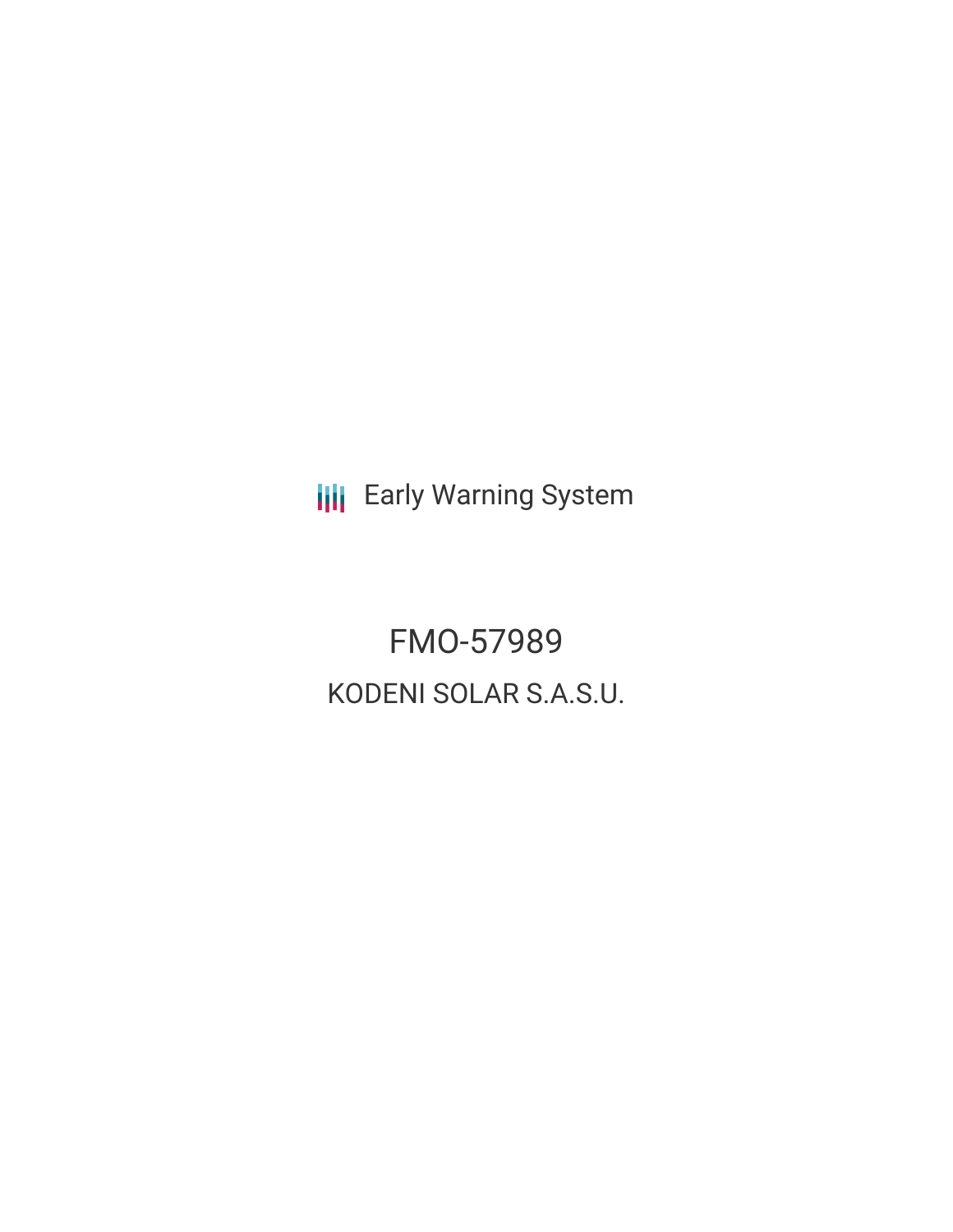

# **Quick Facts**

| <b>Countries</b>               | Burkina Faso                                  |
|--------------------------------|-----------------------------------------------|
| <b>Financial Institutions</b>  | Netherlands Development Finance Company (FMO) |
| <b>Status</b>                  | Active                                        |
| <b>Bank Risk Rating</b>        | B                                             |
| <b>Voting Date</b>             | 2020-12-22                                    |
| <b>Borrower</b>                | Government of Burkina Faso                    |
| <b>Sectors</b>                 | Energy                                        |
| <b>Investment Type(s)</b>      | Loan                                          |
| <b>Investment Amount (USD)</b> | \$14.63 million                               |
| <b>Project Cost (USD)</b>      | $$49.36$ million                              |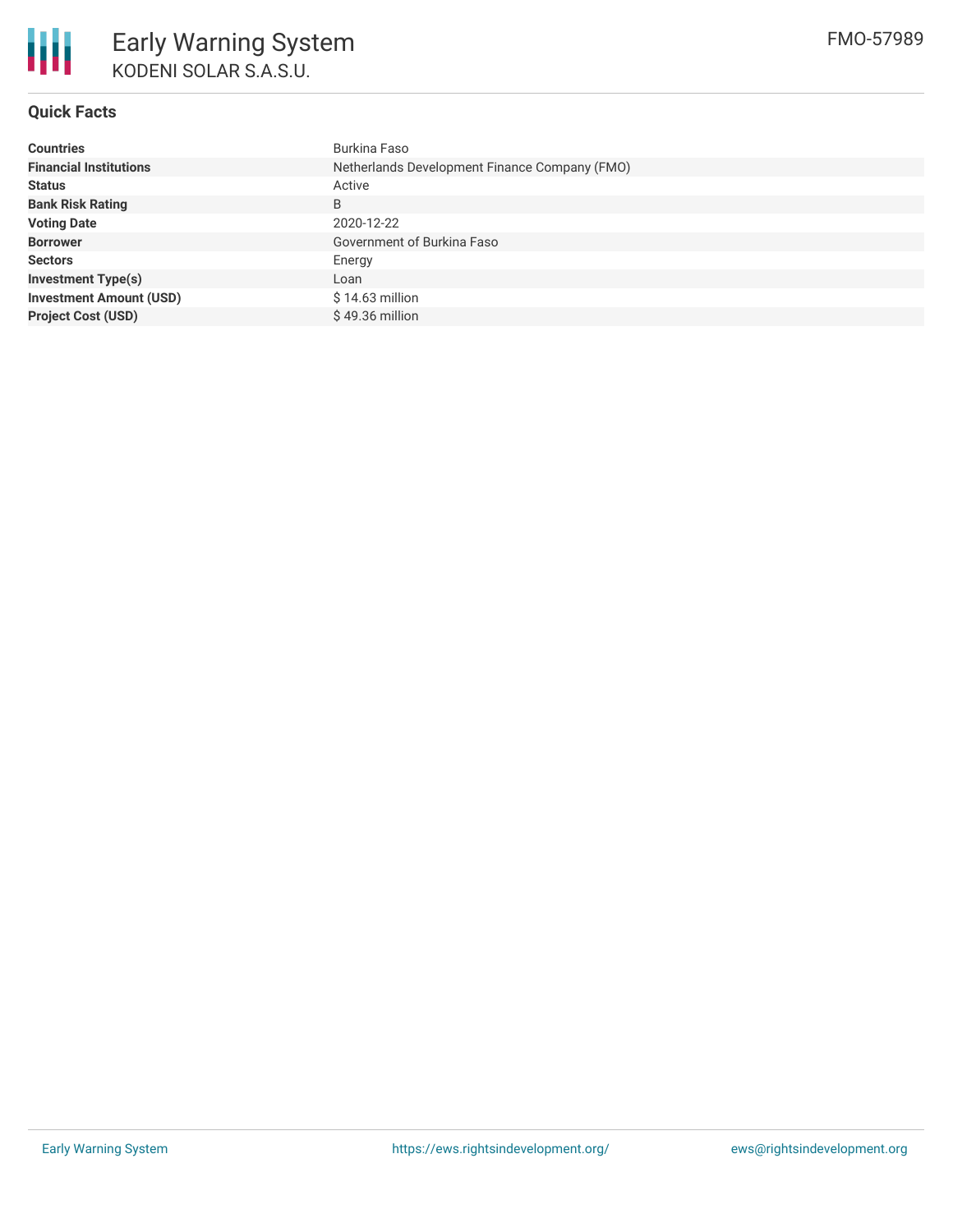

## **Project Description**

FMO is investing into Kodeni Solar SASU ("Kodeni"), an SPV established under the laws of Burkina Faso with a total syndicated debt of EUR 32.4 million. The Sponsor is Africa REN Invest Ltd. (Mauritius), an IPP that is active in West Africa's renewable energy market. Africa REN who also own and operate the Senergy 2 solar PV plant in Senegal, which was also financed by an FMO loan.

FMO's loan of EUR 12 million will catalyse EUR 12.3 million from ICCF both for a 14.5 year tenor and mobilise a further EUR 8.1 million from AEF which will have a longer 20-year tenor. This financing will allow for the development, construction, operation and maintenance of a 38MWp solar farm with a total project cost of EUR 40.5 million.

This is a greenfield renewable energy development in a low-income sub-Saharan country and the first privately owned solar power project in the country. Kodeni will provide clean, reliable electricity to a country that has one of the lowest electrification rates in West Africa at a lower price than current thermal power stations. FMO's tenor of up to 14 years and 6 months is not available in the Burkina Faso market and allows the project to offer an attractive tariff to SONABEL.

#### ENVIRONMENTAL AND SOCIAL RATIONALE

Category B+, all IFC PSs triggered except PS7, as there are no Indigenous Peoples groups affected by the project. Key E&S focus areas include provision of replacement land to land sellers, via a government-led process. The project company will follow and support the process in line with IFC PS requirements on Private Sector Responsibilities in Government Led Land Acquisition. While local communities and authorities are supportive of the project, proactive management of the projectcommunity relationship and avoiding project-induced intra-community tensions are key areas where the company will continue to focus their efforts, given the deteriorating security context in Burkina Faso, where minor issues can escalate fast. A project-specific environmental and social management system with plans and procedures addressing all relevant areas, including the above, will be implemented by the project company and cascaded down to contractors and subcontractors.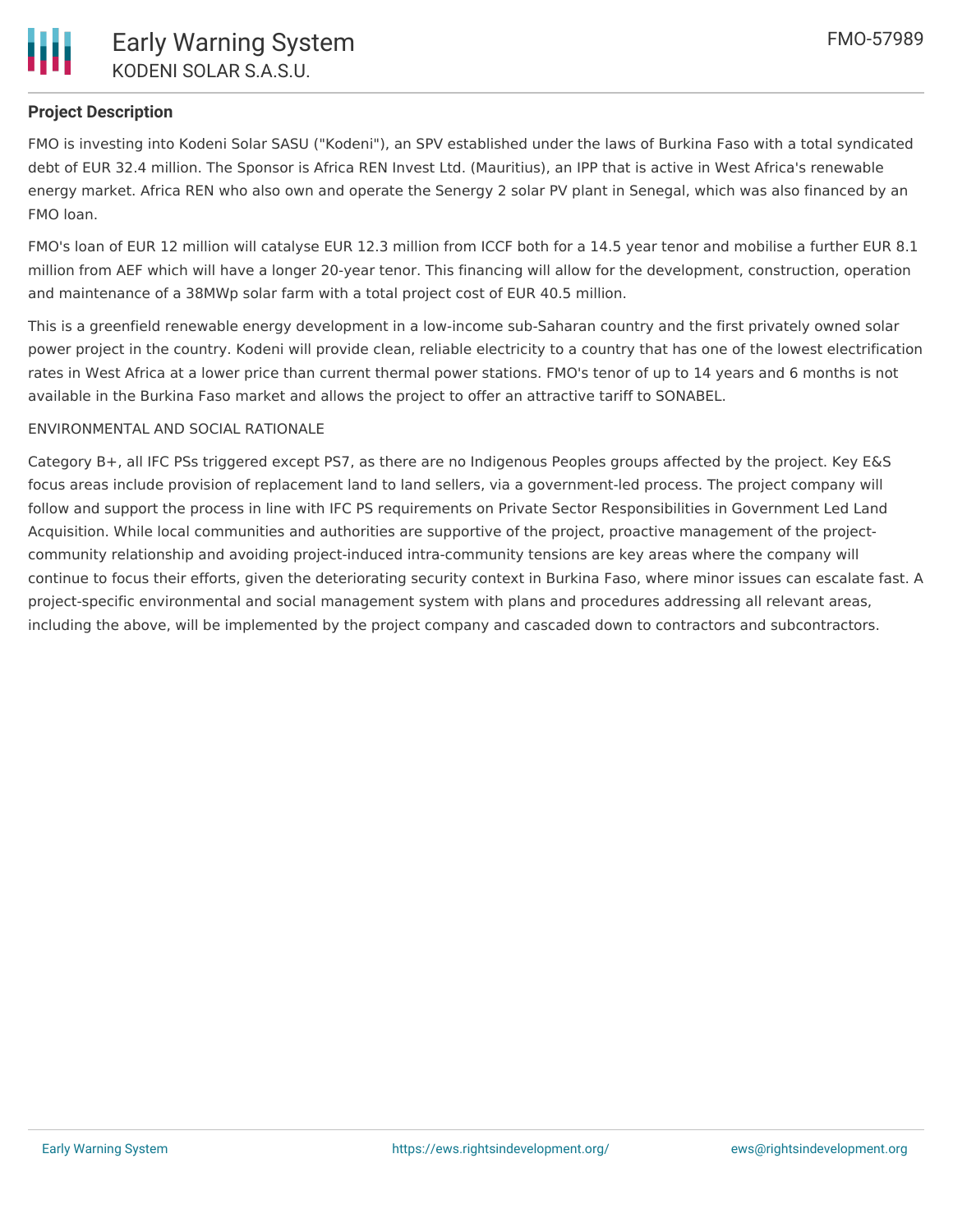

### **Investment Description**

Netherlands Development Finance Company (FMO)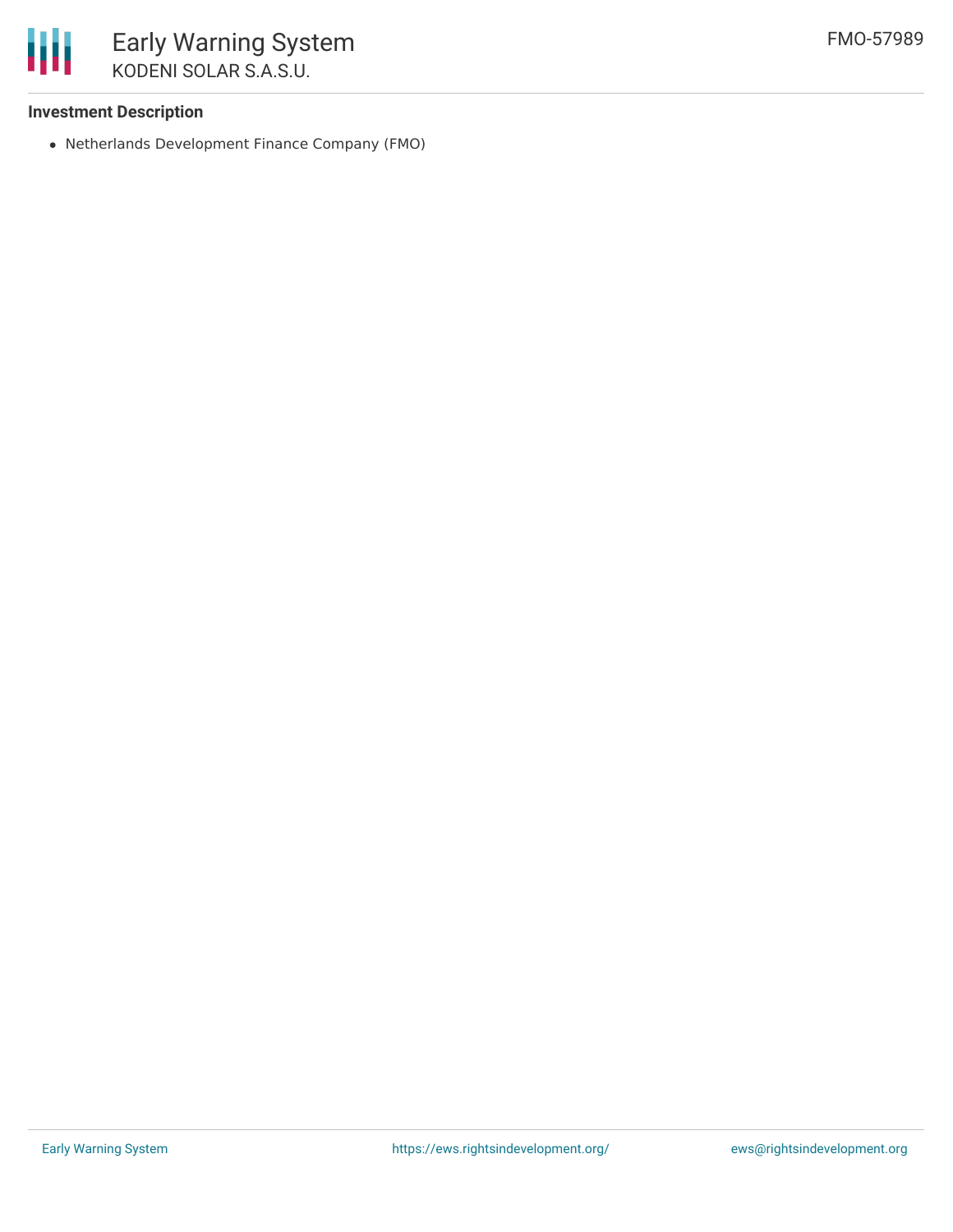

## **Contact Information**

**South Africa** +27 11 507 2500 [joburg-office@fmo.nl](mailto:joburg-office@fmo.nl)

#### ACCESS TO INFORMATION

As part of FMO's ex-ante disclosure (disclosure of transactions before contracting), you can send requests or questions for additional information to: disclosure@fmo.nl

#### ACCOUNTABILITY MECHANISM OF FMO

Communities who believe they will be negatively affected by a project funded by the Dutch Development Bank (FMO) may be able to file a complaint with the Independent Complaints Mechanism, which is the joint independent accountability mechanism of the Dutch Development Bank (FMO) and the German Investment Corporation (KfW). A complaint can be filed in writing, by email, post, or online. The complaint can be filed in English or any other language of the complainant. The Independent Complaints Mechanism is comprised of a three-member Independent Expert Panel and it can provide either problem-solving, compliance review or both, in either order. Additional information about this accountability mechanism, including a guide and template for filing a complaint, can be found at: https://www.fmo.nl/independent-complaints-mechanism